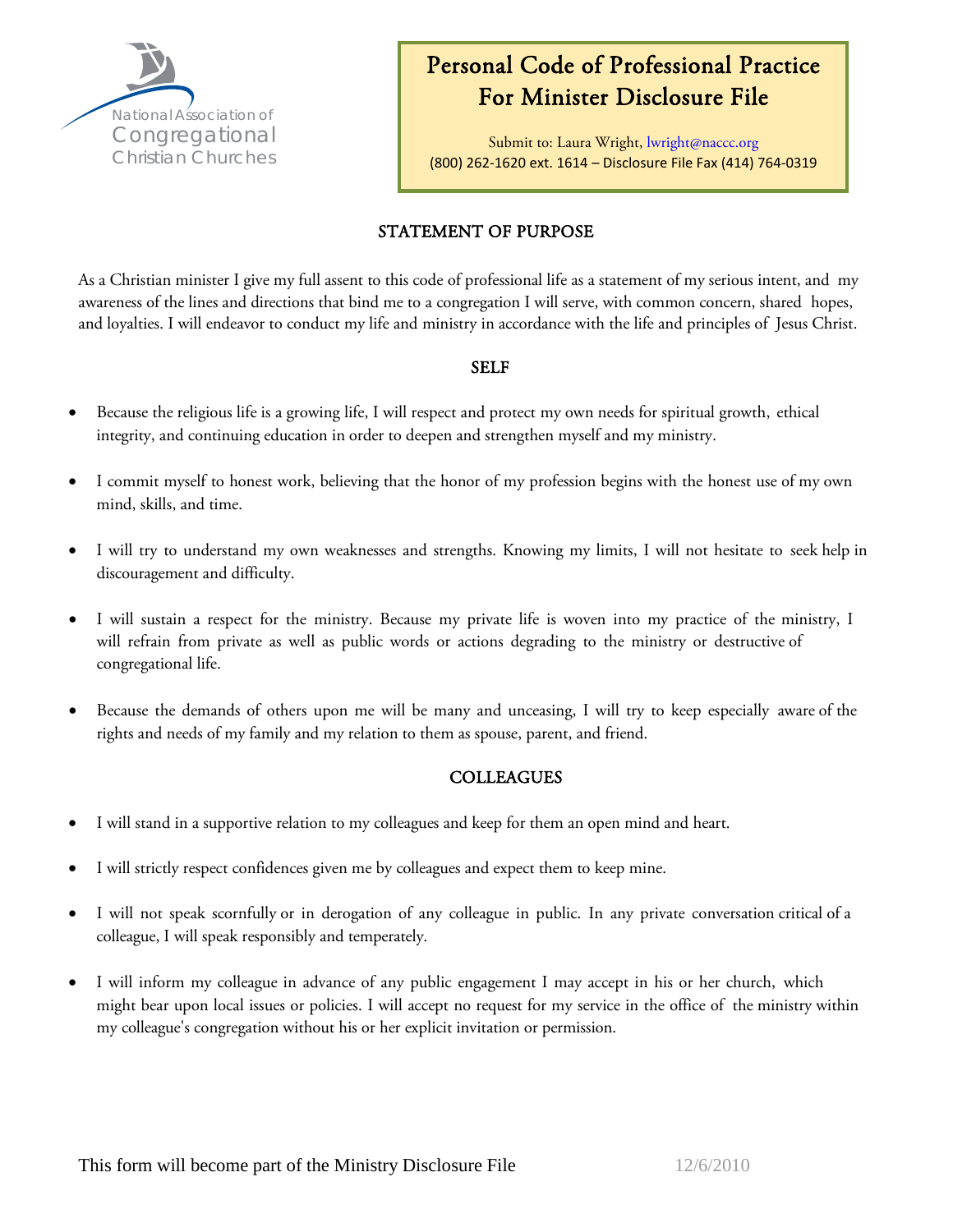- If I am to share the ministry of a church with (an) other minister(s), I will earnestly seek clear delineation of responsibility, accountability, and channels of communication before responsibilities are assumed. I will thereafter work in cooperation and consultation with them, taking care that changing roles and relations are renegotiated with clarity, respect, and honesty.
- If I am a member of a colleague's congregation, I will in all ways honor the priority of his or her call to the ministry of that congregation, and I will carefully shun inappropriate influence which other members may tend to yield to me. I will be generous toward a colleague who is a member of my congregation.

## **CONGREGATION**

- I will uphold the practices of congregational polity, including the autonomy of the local church and the fellowship of the churches. If I come from a tradition other than the NACCC, I will complete the NACCC On-line Congregational History and Polity Course, Levels I and II, within the first year of my ministry. I will contact the Center for Congregational Leadership (80[0.262.1620 x161](mailto:(bmauro@naccc.org)4) to apply for admittance. Throughout my ministry I will teach the history, meaning, and methods of congregational polity, recognizing informed and faithful adherence of these practices as the bond preserving and reforming our free corporate religious life.
- I will respect the traditions of my congregation, enriching and improving these in consultation with the members, finding ways to meet the challenges of church members who come from increasingly-diverse cultural and religious backgrounds.
- I will hold to a single standard of respect and help for all members of the church community of whatever age or position.
- I will respect absolutely the confidentiality of private communications of members.
- I will not invade the private and intimate bonds of others' lives, nor will I trespass on those bonds for my own advantage or need when they are disturbed. In any relationship of intimate confidentiality, I will not exploit the needs of another person for my own.
- I will exercise a responsible freedom of the pulpit with respect for all persons, including those who may disagree with me.
- I will encourage by my example an inclusive, loyal, generous, and critical church leadership.
- I will take responsibility for encouraging clear delineation of responsibility, accountability, and channels of communication for the minister(s) and other staff.
- I will take responsibility for encouraging adequate and sensible standards of financial and other support for my own ministry and the ministry of all church staff.